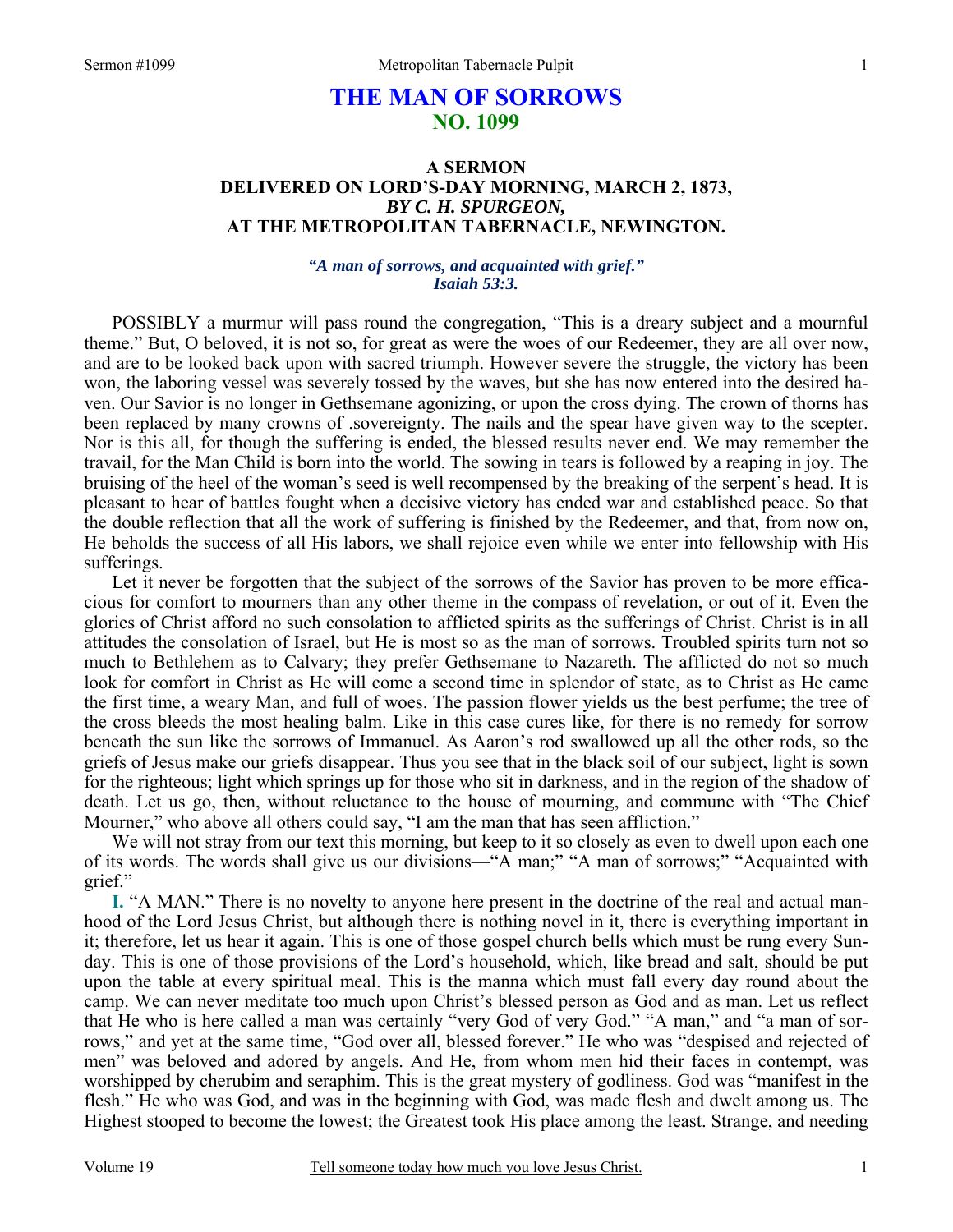all our faith to grasp it, yet it is true that He who sat upon the well of Sychar, and said, "Give Me to drink," was none other than He who dug the channels of the ocean, and poured into them the floods. Son of Mary, You are also Son of Jehovah! Man of the substance of Your mother, You are also essential Deity! We worship You this day in spirit and in truth!

Remembering that Jesus Christ is God, it now behooves us to remember that His manhood was none the less real and substantial. It differed from our own humanity in the absence of sin, but it differed in no other respect. It is idle to speculate upon a heavenly manhood, as some have done, who have, by their very attempt at accuracy, been borne down by whirlpools of error. It is enough for us to know that the Lord was born of a woman, wrapped in swaddling bands, laid in a manger, and needed to be nursed by His mother as any other little child. He grew in stature like any other human being, and as a man we know that He ate and drank, that He hungered and thirsted, rejoiced and sorrowed. His body could be touched and handled, wounded, and made to bleed. He was no phantom, but a man of flesh and blood even as we are. He was a man needing sleep, requiring food, and subject to pain, and a man who, in the end yielded up His life to death. There may have been some distinction between His body and ours, for inasmuch as it was never defiled by sin, it was not capable of corruption. Otherwise in body and in soul, the Lord Jesus was perfect man after the order of our manhood, "Made in the likeness of sinful flesh," and we must think of Him under that aspect. Our temptation is to regard the Lord's humanity as something quite different from our own. We are apt to spiritualize it away, and not to think of Him as really bone of our bone, and flesh of our flesh. All this is akin to grievous error; we may fancy that we are honoring Christ by such conceptions, but Christ is never honored by that which is not true. He was a man, a real man, a man of our race, the Son of Man. Indeed, He was a representative man, the second Adam—"As the children are partakers of flesh and blood, He also Himself took part of the same." "He made Himself of no reputation, and took upon Him the form of a servant, and was made in the likeness of men."

Now this condescending participation in our nature brings the Lord Jesus very near to us in relationship. Inasmuch as He was man, though also God, He was, according to Hebrew law, our *goel*—our kinsman, next of kin. Now it was according to the law that if an inheritance had been lost, it was the right of the next of kin to redeem it. Our Lord Jesus exercised His legal right—seeing us sold into bondage, and our inheritance taken from us, He came forward to redeem both us and all our lost estate. A blessed thing it was for us that we had such a kinsman. When Ruth went to glean in the fields of Boaz, it was the most gracious circumstance in her life that Boaz turned out to be her next of kin. And we who have gleaned in the fields of mercy praise the Lord that His only begotten Son is the next of kin to us, our brother, born for adversity. It would not have been consistent with divine justice for any other substitution to have been accepted for us, except that of a man. Man sinned, and man must make reparation for the injury done to the divine honor. The breach of the law was caused by man, and by man must it be repaired; man had transgressed, man must be punished. It was not in the power of an angel to have said, "I will suffer for man"—for angelic sufferings would have made no amends for human sins. But the man, the matchless man, being the representative man, and of right by kinship allowed to redeem, stepped in, suffered what was due, made amends to injured justice, and thereby set us free! Glory be unto His blessed name!

And now, beloved, since the Lord thus saw in Christ's manhood a suitableness to become our Redeemer, I trust that many here who have been under bondage to Satan, will see in that same human nature an attraction leading them to approach Him. Sinner, you have not to come to an absolute God; you are not bid to draw near to the consuming fire. You might well tremble to approach Him whom you have so grievously offended. But there is a man ordained to mediate between you and God, and if you would come to God, you must come through Him—the man Christ Jesus. God out of Christ is terrible out of His holy places; He will by no means spare the guilty—but look at yonder Son of Man!—

*"His hand no thunder bears, No terror clothes His brow; No bolts to drive your guilty souls To fiercer flames below!"* 

He is a man with hands full of blessing, eyes wet with tears of pity, lips overflowing with love, and a heart melting with tenderness. See you not the gash in His side? Through that wound there is a highway

2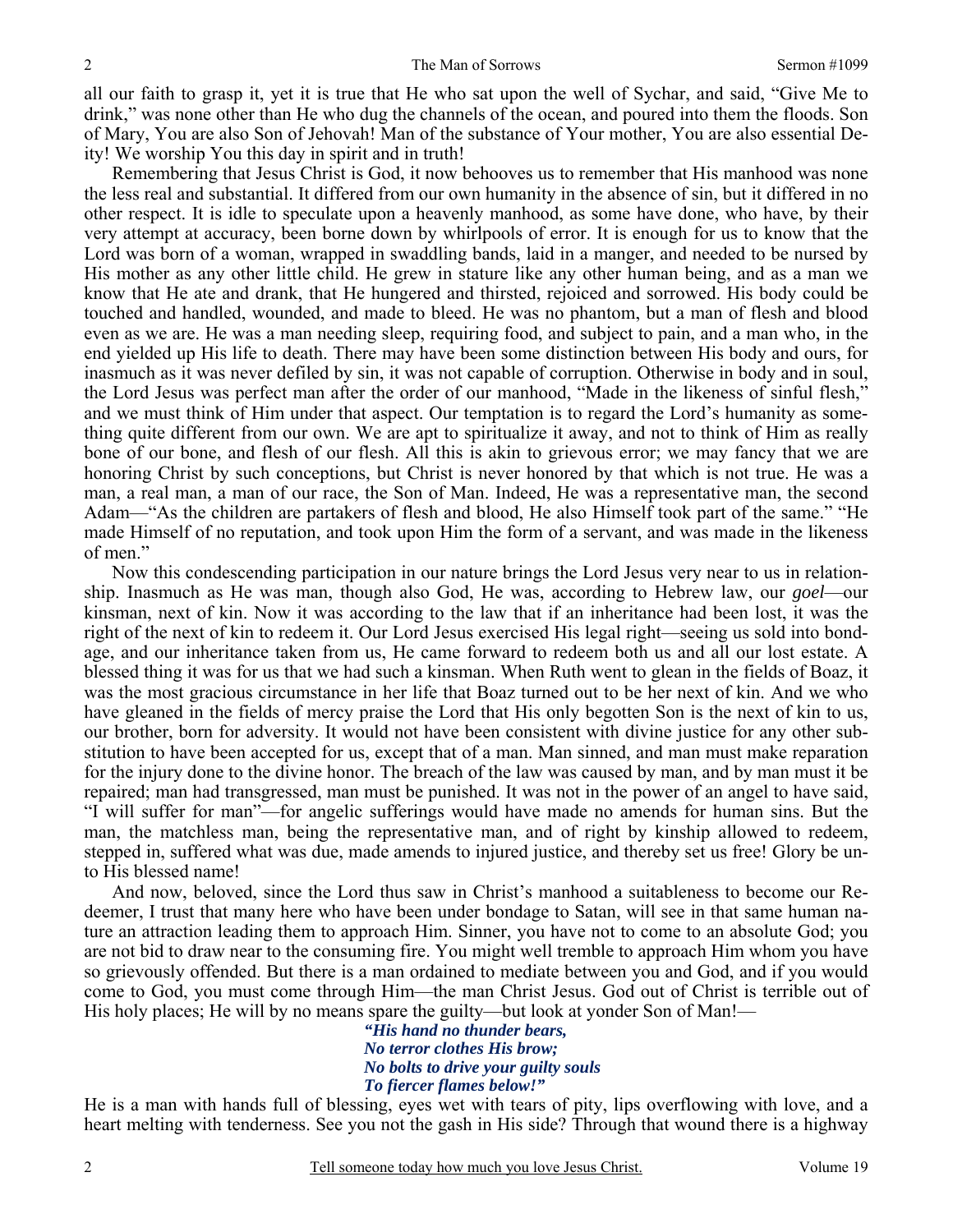to His heart, and he who needs His compassion may soon excite it. O sinners, the way to the Savior's heart is open, and penitent seekers shall never be denied! Why should the most despairing be afraid to approach the Savior? He has deigned to assume the character of the Lamb of God—I have never known even a little child who was afraid of a lamb. The most timorous will approach a lamb, and Jesus used this argument when He said to every laboring and heavy-laden one, "Take My yoke upon you, and learn of Me, for I am meek and lowly in heart." I know you feel yourselves sad and trembling, but need you tremble in *His* presence? If you are weak, your weakness will touch His sympathy, and your mournful inability will be an argument with His boundless mercy. If I were sick and might have my choice where I would lie, with a view to healing, I would say, "Place me where the best and kindest physician upon earth can see me. Put me where a man with great skill and equal tenderness will have me always beneath his eyes. I shall not long groan there in vain; if he can heal me he will." Sinner, place yourself, by an act of faith, beneath the cross of Jesus! Look up to Him, and say, "Blessed Physician, You whose wounds for me can heal me, whose death for me can make me live, look down upon me! You are man; You know what man suffers. You are man; will You let a man sink down to hell who cries to You for help? You are a man, and You can save, and will You let a poor unworthy one who longs for Your mercy be driven into hopeless misery while he cries to You to let Your merits save him?" Oh, you guilty ones, have faith that you can reach the heart of Jesus. Sinner, fly to Jesus without fear! He waits to save! It is His office to receive sinners, and reconcile them to God. Be thankful that you have not to go to God at the first, and as you are, but you are invited to come to Jesus Christ, and through Him to the Father! May the Holy Spirit lead you to devout meditation upon the humility of our Lord, and so may you find the door of life, the portal of peace, the gate of heaven!

Then let me add, before I leave this point, that every child of God ought also to be comforted by the fact that our Redeemer is one of our own race. Seeing that He was made like unto His brethren, that He might be a merciful and faithful High Priest; and He was tempted in all points, like as we are, that He might be able to succor them who are tempted. The sympathy of Jesus is the next most precious thing to His sacrifice. I stood by the bedside of a Christian brother the other day, and he remarked, "I feel thankful to God that our Lord took our sicknesses." "Of course," said he, "the grand thing was that He took our sins, but next to that, I, as a sufferer, feel grateful that He also took our sicknesses." Personally, I also bear witness that it has been to me, in seasons of great pain, superlatively comfortable to know that in every pang which racks His people, the Lord Jesus has a fellow feeling. We are not alone, for one like unto the Son of man walks the furnace with us. The clouds which float over our sky, have aforetime darkened the heavens for Him, also—

### *"He knows what temptations mean, For He has felt the same."*

 How completely it takes the bitterness out of grief to know that it once was suffered by Jesus. The Macedonian soldiers, it is said, made long forced marches which seemed to be beyond the power of mortal endurance, but the reason for their untiring energy lay in Alexander's presence. He was accustomed to walk with them, and bear the same fatigue. If the king himself had been carried like a Persian monarch in a palanquin in the midst of easy, luxurious state, the soldiers would soon have grown tired. But when they looked upon the king of men himself, hungering when they hungered, thirsting when they thirsted, often putting aside the cup of water offered to him, and passing it to a fellow soldier who looked more faint than himself, they could not dream of grumbling. Why, every Macedonian felt that he could endure any fatigue if Alexander could. This day, assuredly, we can bear poverty, slander, contempt, or bodily pain—death itself—because Jesus Christ our Lord has borne it. By His humiliation it shall become pleasure to be abased for His sake! By the spit that ran down His cheeks, it shall become a fair thing to be made a mockery for Him! By the buffeting and the blindfolding it shall become an honor to be disgraced, and by the cross it shall become life itself, to surrender life for the sake of such a cause, and so precious a Master! May the man of sorrows now appear to us, and enable us to bear our sorrows cheerfully. If there is consolation anywhere, surely it is to be found in the delightful presence of the Crucified—"A *man* shall be a hiding place from the wind, and a covert from the tempest."

**II.** We must pass on to dwell for a while upon the next words, "A MAN OF SORROWS." The expression is intended to be very emphatic. It is not, "A sorrowful man," but, "A man of sorrows," as if He was made up of sorrows, and they were constituent elements of His being. Some are men of pleasure,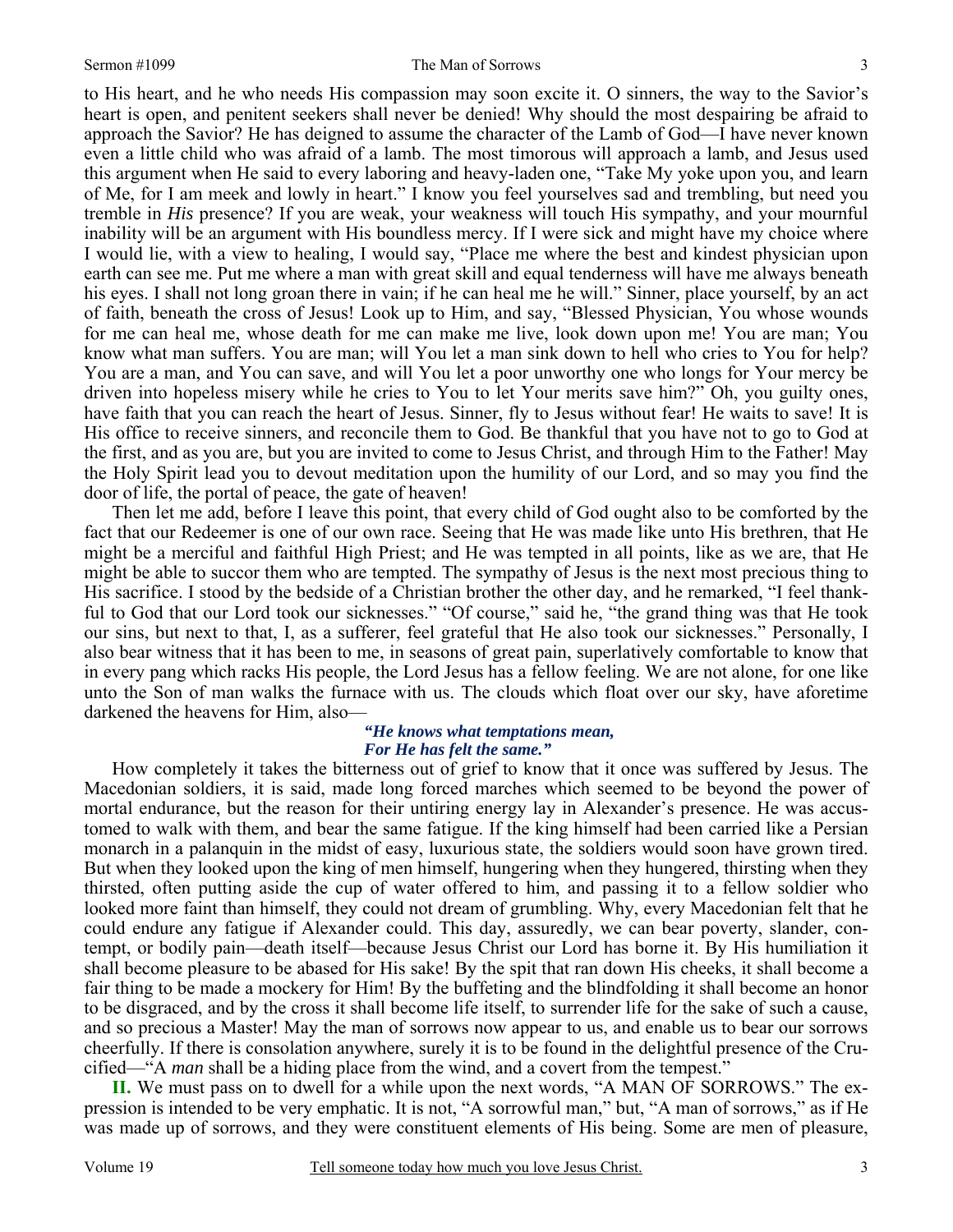others men of wealth, but He was "A man of sorrows." He and sorrow might have changed names. He, who saw Him, saw sorrow, and he who would see sorrow, must look on Him. "Behold, and see," He says, "if there was ever sorrow like unto My sorrow which was done unto Me."

Our Lord is called the man of sorrows for *peculiarity,* for this was His peculiar token and special mark. We might well call Him, "A man of holiness," for there was no fault in Him; or "A man of labors," for He did His Father's business earnestly; or, "A man of eloquence," for never man spoke like this man. We might right fittingly call Him in the language of our hymn, "The man of love," for never was there greater love than glowed in His heart. Still, conspicuous as all these, and many other excellences were, yet had we gazed upon Christ, and been asked afterwards what was the most striking peculiarity in Him, we should have said His sorrows. The various parts of His character were so singularly harmonious that no one quality predominated so as to become a leading feature. In His moral portrait, the eyes are perfect, but so is the mouth; the cheeks are as beds of spices, but the lips are as lilies, dropping sweet-smelling myrrh. In Peter, you see enthusiasm exaggerated at times into presumption, and in John, love for his Lord would call fire from heaven on his foes. Deficiencies and exaggerations exist everywhere but in Jesus. He is the perfect man, a whole man, and the holy one of Israel. But there was a peculiarity, and it lay in the fact that "His visage was so marked more than any man, and His form more than the sons of men," through the excessive griefs which continually passed over His spirit. Tears were His insignia, and the cross His shield. He was the warrior in black armor, and not as now, the rider upon the white horse. He was the lord of grief, the prince of pain, the emperor of anguish, a "man of sorrows, and acquainted with grief."—

> *"Oh! king of grief! (A title strange, yet true, To You of all kings only due), Oh! King of wounds! How shall I grieve for Thee, Who in all grief prevents me?"*

 Is not the title, "man of sorrows," given to our Lord by way of *eminence?* He was not only sorrowful, but pre-eminent among the sorrowful. All men have a burden to bear, but His was heaviest of all. Who is there of our race that is quite free from sorrows? Search the whole earth through, and the thorn and thistle will be found everywhere, and these have wounded everyone born of woman. High in the lofty places of the earth there is sorrow, for the royal widow weeps her lord. Down in the cottage where we fancy that nothing but content can reign, a thousand bitter tears are shed over dire poverty and cruel oppression. In the sunniest climates the serpent creeps among the flowers; in the most fertile regions poisons flourish as well as wholesome herbs. Everywhere, "Men must work and women must weep." There is sorrow on the sea, and sadness on the land. But in this common lot, the "first-born among many brethren" has more than a double portion, His cup is bitterer; His baptism is deeper than the rest of the family. Common sufferers must give place, for none can match with Him in woe. Ordinary mourners may be content to tear their garments, but He is torn in His affliction; they sip at sorrow's bowl, but He drains it dry. He who was the most obedient Son smarted most under the rod when He was stricken of God and afflicted! No other of the smitten ones have sweat great drops of blood, or in the same bitterness of anguish, cried, "My God, My God, why have You forsaken Me."

 The reasons for this superior sorrow may be found in the fact that with His sorrow there was no mixture of sin. Sin deserves sorrow, but it also blunts the edge of grief by rendering the soul untender and unsympathetic. We do not start at sin as Jesus did; we do not tremble at the sinner's doom as Jesus would. His was a perfect nature which, because it knew no sin, was not in its element amid sorrow, but was like a land bird driven out to sea by the gale. To the robber, jail is his home, and the prison fare is the meat to which he is accustomed. But to an innocent man a prison is misery, and everything about it is strange and foreign. Our Lord's pure nature was peculiarly sensitive of any contact with sin. We, alas, by the fall have lost much of that feeling. In proportion as we are sanctified, sin becomes the source of wretchedness to us. Jesus, being perfect, every sin pained Him much more than it would any of us. I have no doubt there are many persons in the world who could live merrily in the haunts of vice—could hear blasphemy without horror, view lust without disgust, and look on robbery or murder without abhorrence. But to many of us, an hour's familiarity with such abominations would be the severest punishment. A sentence in which the name of Jesus is blasphemed is torture to us of the most exquisite kind.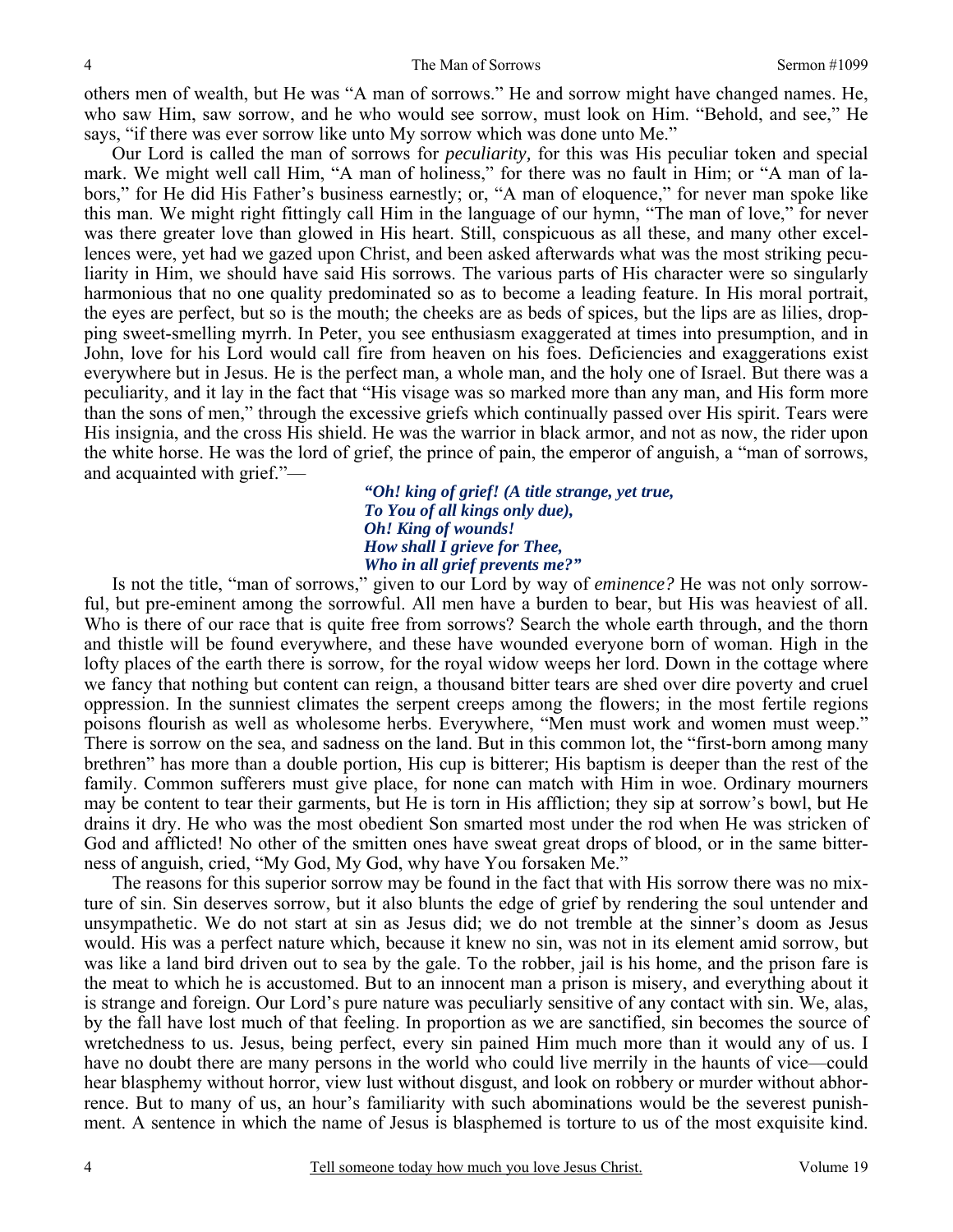### Sermon #1099 The Man of Sorrows

The very mention of the shameful deeds of vice seizes us with horror. To live with the wicked would be a sufficient hell to the righteous. David's prayer is full of agony where he cries, "Gather not my soul with sinners, nor my life with bloody men." But the perfect Jesus, what a grief the sight of sin must have caused Him! Our hands grow rough with toiling and our hearts with sinning—but our Lord was, as it were, like a man whose flesh was all one quivering wound; He was delicately sensitive of every touch of sin. We go through thorn brakes and briars of sin because we are clothed with indifference, but imagine a naked man, compelled to traverse a forest of briars—such was the Savior as to His moral sensitiveness. He could see sin where we cannot see it, and feel its heinousness as we cannot feel it. There was, therefore, more to grieve Him, and He was more capable of being grieved.

 Side by side with His painful sensitiveness of the evil of sin was His gracious tenderness towards the sorrows of others. If we could know and enter into all the griefs of this congregation, it is probable that we would be of all men, most miserable. There are heartbreaks in this house this morning, which, could they find a tongue, would fill our heart with agony. We hear of poverty here, we see disease there, we observe bereavement, and we mark distress. We note the fact that men are passing into the grave, and (ah, far more bitter grief), descending into hell. But, somehow or other, either these become such common things that they do not stir us, or else we gradually harden to them. The Savior was always moved to sympathy with another's griefs, for His love was always at flood-tide. All men's sorrows were His sorrows. His heart was so large that it was inevitable that He should become "a man of sorrows."

 We recollect that besides this, our Savior had a peculiar relationship to sin. He was not merely afflicted with the sight of it, and saddened by perceiving its effects on others, but sin was actually laid upon Him, and He was numbered with the transgressors. And therefore He was called to bear the terrible blows of divine justice, and suffered unknown, immeasurable agonies. His Godhead strengthened Him to suffer, else mere manhood had failed. The wrath whose power no man knows spent itself on Him— "It pleased the Father to bruise Him, He has put Him to grief." Behold the man, and marvel how vain it would be to seek His equal sorrow.

The title of "man of sorrows," was also given to our Lord to indicate the *constancy* of His afflictions. He changed His place of abode, but He always lodged with sorrow. Sorrow wove His swaddling bands, and sorrow His winding sheet. Born in a stable, sorrow received Him, and only on the cross at His last breath did sorrow part with Him. His disciples might forsake Him, but His sorrow would not leave Him. He was often alone without a man, but never alone without a grief. From the hour of His baptism in Jordan, to the time of His baptism in the pains of death, He always wore the sable robe, and was "a man of sorrows."

He was also "a man of sorrows," for the *variety* of His woes. He was a Man not of *sorrow* only, but of *"sorrows."* All the sufferings of the body and of the soul were known to Him. The sorrows of the man who actively struggles to obey; the sorrows of the man who sits still, and passively endures; the sorrows of the lofty He knew, for He was the King of Israel. The sorrows of the poor He knew, for He "had not where to lay His head." Sorrows relative, and sorrows personal, sorrows mental, and sorrows spiritual, sorrows of all kinds and degrees assailed Him. Affliction emptied his quiver upon Him, making His heart the target for all conceivable woes. Let us think a minute or two of some of those sufferings.

Our Lord was a man of sorrows as to His poverty. Oh, you who are in need, your need is not so abject as His—He had not where to lay His head, but you have at least some humble roof to shelter you. No one denies you a cup of water, but He sat upon the well at Samaria, and said, "I thirst." We read more than once that He hungered. His toil was so great that He was constantly weary, and we read of one occasion where they took Him, "even as He was," into the boat—too faint was He to reach the boat Himself, but they carried Him as He was, and laid Him down near the helm to sleep. But He had not much time for slumber, for they woke Him, saying, "Master, do You not care that we perish?" A hard life was His, with nothing of earthly comfort to make that life endurable.

Remember, you who lament around the open grave, or weep in memory of graves newly filled—our Savior knew the heart-rending of bereavement. Jesus wept as He stood at the tomb of Lazarus.

Perhaps the bitterest of His sorrows were those which were connected with His gracious work. He came as the Messiah sent of God on a mission of love, and men rejected His claims. When He went to His own city where He had been brought up, and announced Himself, they would have cast Him head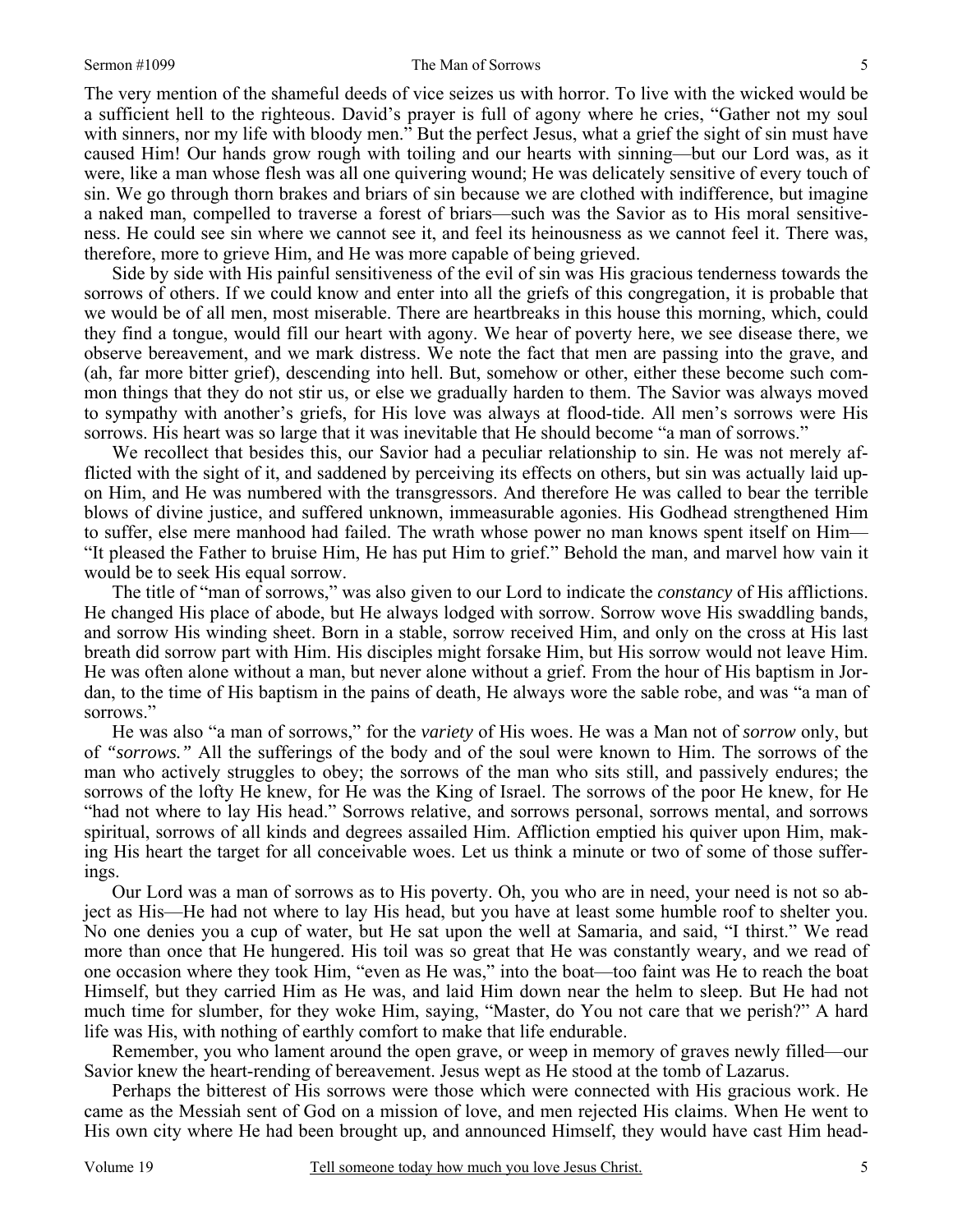long from the brow of the hill. It is a hard thing to come on an errand of selfless love, and then to meet with such ingratitude as this. Nor did they stop at cold rejection; they then proceeded to derision and to ridicule. There was no name of contempt which they did not pour upon Him. No, it was not merely contempt, but they proceeded to lies, slander, and blasphemy. He was a drunk, they said—hear this, you angels, and be astonished! Yes, a wine-bibber did they call the blessed Prince of Life! They said He was in league with Beelzebub, and had a devil, and was mad—whereas He had come to destroy the works of the devil!! They charged Him with every crime which their malice could suggest. There was not a word He spoke but they would twist it; not a doctrine but what they would misrepresent it. He could not speak but what they would find in His words some occasion against Him. And all the while He was doing nothing but seeking their advantage in all ways. When He was earnest against their vices, it was out of pity for their souls. If He condemned their sins, it was because their sins would destroy them. But His zeal against sin was always tempered with His love for the souls of men. Was there ever man so full of good-will to others who received such disgraceful treatment from those He longed to serve?

As He proceeded in His life, His sorrows multiplied. He preached, and when men's hearts were hard, and they would not believe what He said, "He was grieved for the hardness of their hearts." He went about doing good and for His good works they took up stones to stone Him. Alas, they stoned His heart when they could not injure His body. He pleaded with them, and plaintively declared His love, and received, instead thereof, a remorseless and fiendish hatred. Slighted love has griefs of peculiar poignancy—many have died of hearts broken by ingratitude. Such love as the love of Jesus could not, for the sake of those it loved, bear to be slighted. It pined within itself because men did not know their own mercies, and rejected their own Salvation. His sorrow was not that men injured Him, but that they destroyed themselves. This it was that pulled up the floodgates of His soul, and made His eyes overflow with tears—"O Jerusalem! Jerusalem! How often would I have gathered your children together as a hen gathers her chickens under her wings, and you would not." The lament is not for His own humiliation, but for their suicidal rejection of His grace. These were among the sorrows that He bore.

But surely He found some solace with the few companions whom He had gathered around Him. He did, but for all that He must have found as much sorrow as solace in their company. They were dull scholars, they learned slowly; what they did learn they forgot; what they remembered they did not practice and what they practiced at one time, they belied at another. They were miserable comforters for the man of sorrows. His was a lonely life; I mean that even when He was with His followers He was alone. He said to them once, "Could you not watch with Me one hour," but, indeed, He might have said the same to them all the hours of their lives, for even if they sympathized with Him to the utmost of their capacity, they could not enter into such griefs as His. A father in a house with many little children about him cannot tell his babes his griefs; if he did they would not comprehend him. What do they know of his anxious business transactions, or his crushing losses? Poor little things, their father does not wish they should be able to sympathize with him; he looks down upon them, and rejoices that their toys will comfort them, and that their little prattle will not be broken in upon by his great griefs. The Savior, from the very dignity of His nature, must suffer alone. The mountainside with Christ upon it seems to me to be a suggestive symbol of His earthly life. His great soul lived in vast solitudes, sublime and terrible, and there, amid a midnight of trouble, His spirit communed with the Father, no one being able to accompany Him into the dark glens and gloomy ravines of His unique experience. Of all His life's warfare, He might have said in some senses, "Of the people there was none with Me" and at the last it became literally true, for they all forsook Him—one denied Him, and another betrayed Him, so that He trod the winepress alone.

In the last crowning sorrows of His life, there came upon Him the penal inflictions from God—the punishment of our sin which was upon Him. He was arrested in the garden of Gethsemane by God's officers before the officers of the Jews had come near to Him. There on the ground He knelt and wrestled till the bloody sweat poured from every pore and His soul was "exceedingly sorrowful, even unto death." You have read the story of your Master's woes, and know how He was hurried from bar to bar, and treated with mingled scorn and cruelty before each judgment seat. When they had taken Him to Herod and to Pilate, and almost murdered Him with scourging, they brought Him forth and said, "Ecce Homo"—"Behold the man." Their malice was not satisfied; they must go further, and nail Him to His cross, and mock Him while fever parched His mouth and made Him feel as if His body were dissolved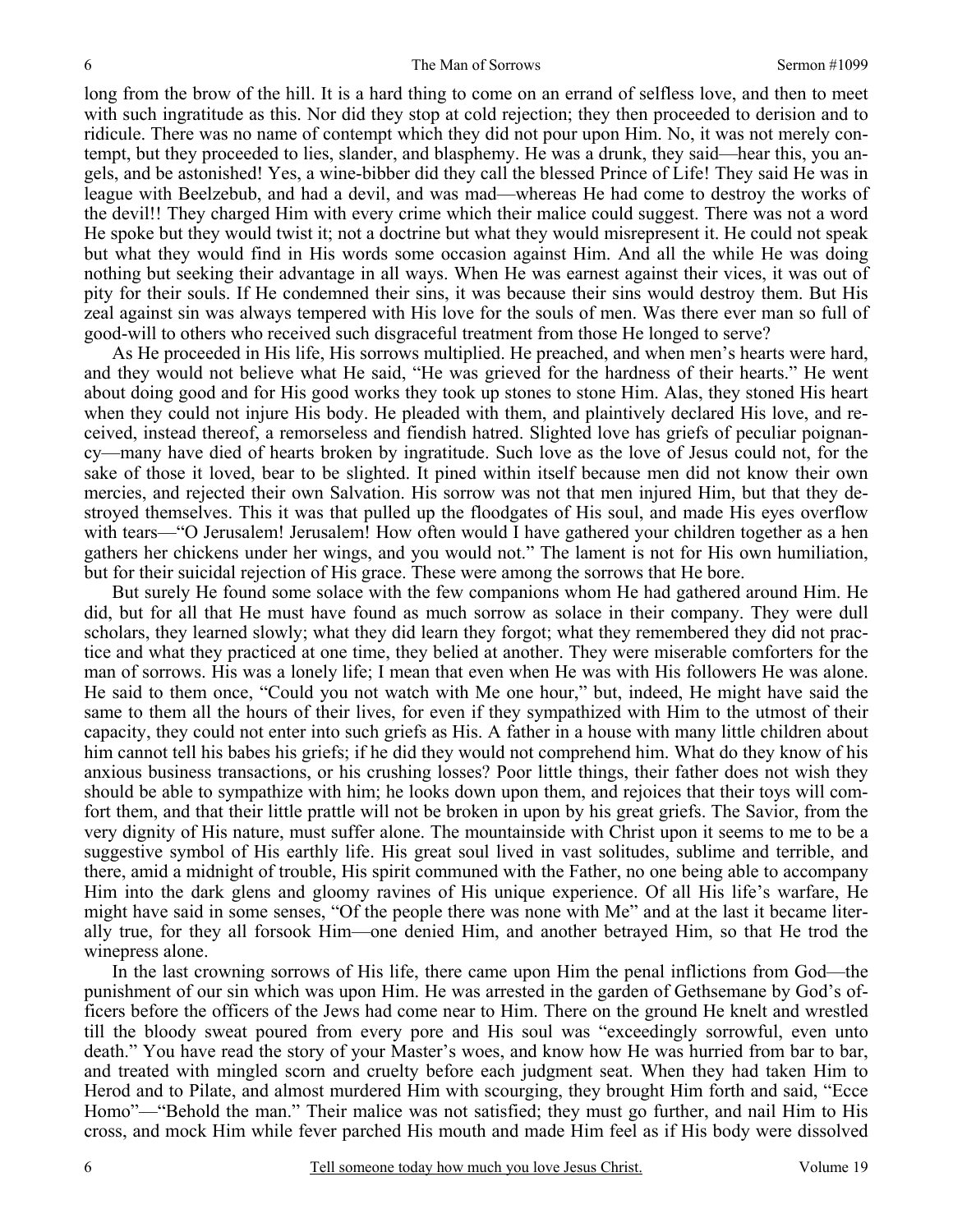### Sermon #1099 The Man of Sorrows

to dust. He cries out, "I thirst," and is mocked with vinegar. You know the rest, but I would have you best remember that the sharpest scourging and severest griefs were all within—while the hand of God bruised Him, and the iron rod of justice broke Him, as it were, upon the wheel.

He was fitly named a "man of sorrows!" I feel as if I have no utterance, as if my tongue were tied while trying to speak upon this subject. I cannot find goodly words worthy of my theme, yet I know that embellishments of language would degrade rather than adorn the agonies of my Lord. There let the cross stand sublime in its simplicity! It needs no decoration. If I had wreaths of choicest flowers to hang about it, I would gladly place them there, and if instead of garlands of flowers, each flower could be a priceless gem, I would consider that the cross deserved the whole. But as I have none of these, I rejoice that the cross, alone, in its naked simplicity, needs nothing from mortal speech. Turn to your bleeding Savior, O my hearers. Continue gazing upon Him, and find in the "man of sorrows" your Lord and your God

**III.** And now the last word is, He was "ACQUAINTED WITH GRIEF." With grief He had an *intimate* acquaintance. He did not know merely what it was in others, but it came home to Him. We have read of grief. We have sympathized with grief; we have sometimes felt grief—but the Lord felt it more intensely than other men in His innermost soul. He, beyond us all, was conversant with this black letter lore. He knew the secret of the heart which refuses to be comforted. He had sat at grief's table, eaten of grief's black bread, and dipped His morsel in her vinegar. By the waters of Sarah He dwelt and knew right well the bitter well. He and grief were bosom friends.

It was a *continuous* acquaintance. He did not call at grief's house, sometimes, to take a tonic by the way. Neither did He sip, now and then, of the wormwood and the gall, but the quassia cup was always in His hand, ashes were always mingled with His bread. Not only forty days in the wilderness did Jesus fast; the world was always a wilderness to Him, and His life was one long Lent. I do not say that He was not, after all, a happy man, for down deep in His soul, benevolence always supplied a living spring of joy to Him. There was a joy into which we are one day to enter—the "joy of our Lord"—the "joy set before Him" for which "He endured the cross, despising the shame." But that does not at all take away from the fact that His acquaintance with grief was continuous and intimate beyond that of any man who ever lived. It was, indeed, a *growing* acquaintance with grief, for each step took Him deeper down into the grim shades of sorrow. As there is a progress in the teaching of Christ, and in the life of Christ, so is there in the griefs of Christ. The tempest lowered darker, and darker, and darker. His sun rose in a cloud, but it set in congregated horrors of heaped up night, till, in a moment, the clouds were suddenly torn in sunder, and as a loud voice proclaimed, "It is finished," a glorious morning dawned where all expected an eternal night.

Remember, once more, that this acquaintance of Christ with Grief was a *voluntary* acquaintance for our sakes. He need never have known grief at all, and at any moment He might have said to grief, "Farewell!" He could have returned in an instant to the royalties of heaven, and to the bliss of the upper world, or even tarrying here He might have lived sublimely indifferent to the woes of mankind. But He would not—He remained to the end, out of His love to us—grief's acquaintance.

Now, then, what shall I say in conclusion, but just this: let us admire the superlative love of Jesus. O love, love, what have You done? What have You not done! You are omnipotent in suffering. Few of us can bear pain; perhaps fewer still of us can bear misrepresentation, slander, and ingratitude. These are horrible hornets which sting as with fire; men have been driven to madness by cruel scandals which have distilled from venomous tongues. Christ, throughout life, bore these and other sufferings. Let us love Him, as we think of how much He must have loved us. Will you try, this afternoon, before you come to the communion table, to get your souls saturated with the love of Christ? Soak them in His love all afternoon, till, like a sponge, you drink into your own selves the love of Jesus. And then come up tonight, as it were, to let that love flow out to Him again while you sit at His table, and partake of the emblems of His death and of His love. Admire the power of His love, and then pray that you may have a love somewhat akin to it in power. We sometimes wonder why the church of God grows so slowly, but I do not wonder when I remember what scant consecration to Christ there is in the church of God. Jesus was "a man of sorrows, and acquainted with grief," but many of His disciples who profess to be altogether His, are living for themselves. There are rich men who call themselves saints, and are thought to be so, whose treasures are hoarded for themselves and families. There are men of ability who believe that they are bought with Christ's blood, yet their ability is all spent on other things, and none upon their